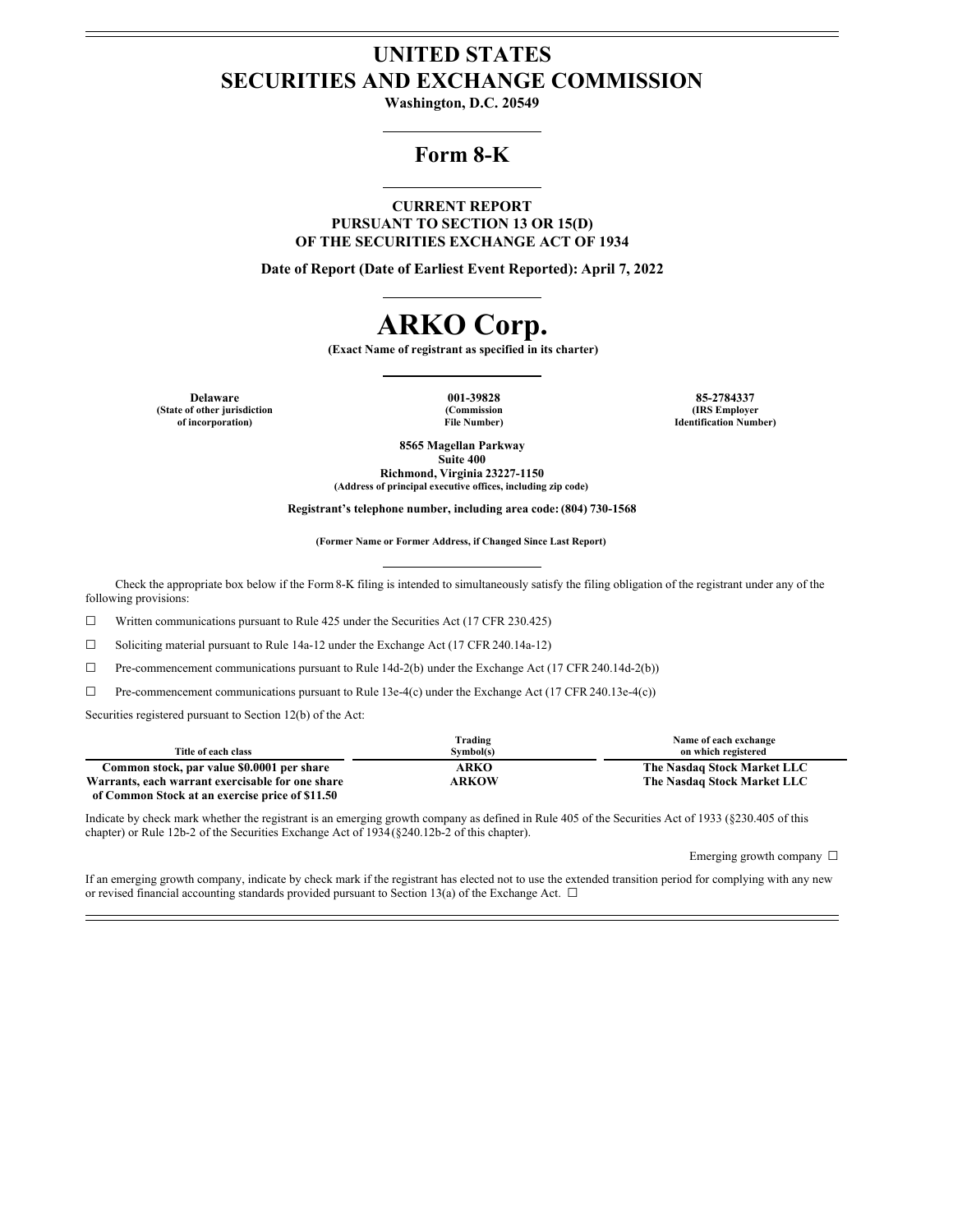## **Item 1.01. Entry into a Material Definitive Agreement**

As previously reported, on May 3, 2021, GPM Investments, LLC, a Delaware limited liability company ('GPM'), a subsidiary of ARKO Corp., a Delaware corporation, entered into a standby real estate purchase, designation and lease program agreement (the "Program Agreement") with Oak Street Real Estate Capital Net Lease Property Fund, LP ("Oak Street"). Pursuant to the Program Agreement, Oak Street agreed to purchase, subject to the conditions contained in the Program Agreement, up to \$1.0 billion of convenience store and gas station real property, including in connection with purchase agreements that GPM or an affiliate thereof, may from time to time enter into to acquire convenience stores and gas stations from third parties (each, a "Property"), following which GPM, or an affiliate thereof, would enter into atriple-net lease agreement with Oak Street or such affiliate pursuant to which GPM or such affiliate would lease such Property from Oak Street or such affiliate based upon commercial terms contained in the Program Agreement.

On April 7, 2022, GPM, together with an affiliate of Oak Street, entered into an amendment to the Program Agreement (the 'Amendment''), which, among other things, (i) expanded the Property subject to the Program Agreement to include cardlock locations and, subject to Oak Street's consent, other types of real property that GPM or an affiliate thereof may acquire, (ii) extended the term of the Program Agreement and Oak Street's exclusivity thereunder from one to two years and (iii) provides for up to \$1.15 billion of capacity under the Program Agreement during the second year of the term.

The foregoing description of the Amendment is only a summary and is qualified in its entirety by reference to the full text of the Amendment, which is filed as Exhibit 10.1 to this Current Report on Form 8-K and incorporated by reference in this Item 1.01.

#### **Item 9.01. Financial Statements and Exhibits.**

(d) Exhibits.

| Exhibit<br><b>Number</b> | <b>Description</b>                                                                                                                                                             |
|--------------------------|--------------------------------------------------------------------------------------------------------------------------------------------------------------------------------|
| 10.1                     | First Amendment to Standby Real Estate Purchase, Designation and Lease Program, dated as of April 7, 2022, by and between GPM<br>Investments, LLC and GPM Portfolio Owner LLC. |
| 104                      | Cover Page Interactive Data File (embedded within the Inline XBRL document)                                                                                                    |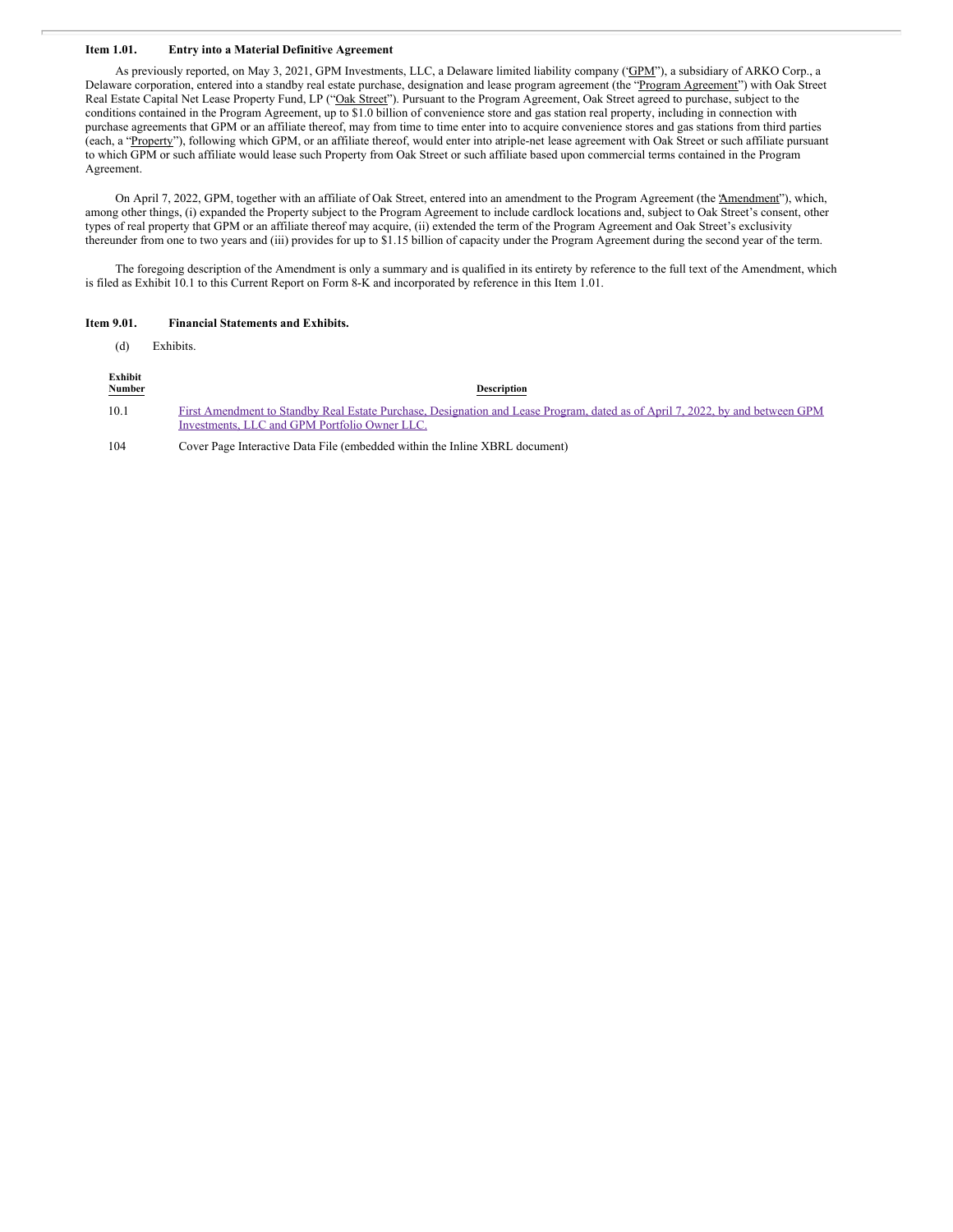## **SIGNATURES**

Pursuant to the requirements of the Securities Exchange Act of 1934, the registrant has duly caused this report to be signed on its behalf by the undersigned hereunto duly authorized.

## ARKO CORP.

By: /s/ Arie Kotler

Name: Arie Kotler Title: President and Chief Executive Officer

Date: April 13, 2022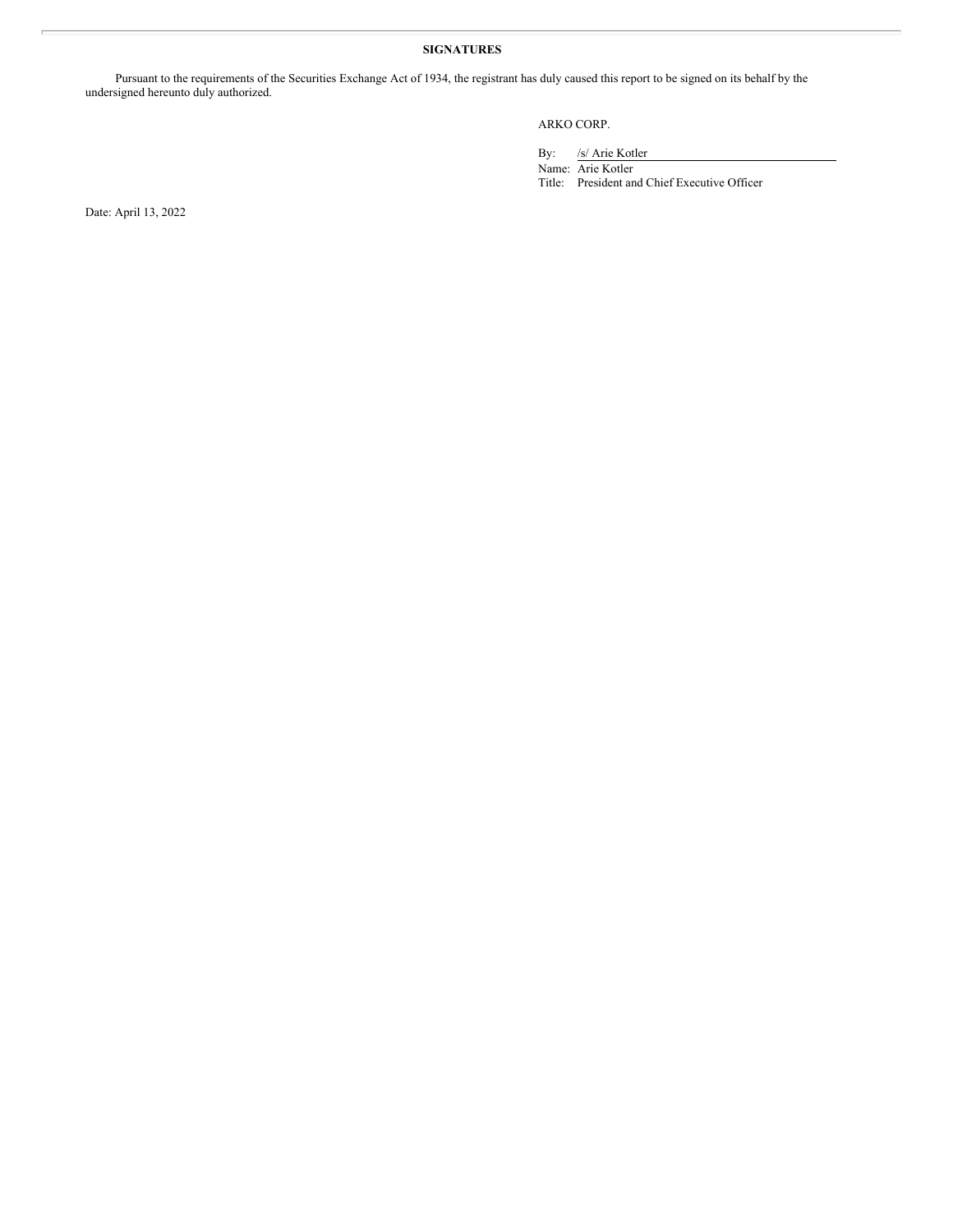#### **FIRST AMENDMENT TO STANDBY REAL ESTATE PURCHASE, DESIGNATION AND LEASE PROGRAM**

**THIS FIRST AMENDMENT TO STANDBY REAL ESTATE PURCHASE, DESIGNATION AND LEASE PROGRAM**(this "Amendment") is made and entered into effective as of the 7<sup>th</sup> day of April, 2022, by and between GPM Portfolio Owner LLC, a Delaware limited liability company ("*Purchaser*"), and GPM Investments, LLC, a Delaware limited liability company ("*Seller*").

#### **RECITALS**

**WHEREAS**, Purchaser and Seller entered into that certain Standby Real Estate Purchase, Designation and Lease Program with an Effective Date of May 3, 2021 (the "*Agreement*"), for the purchase of real properties operating as convenience stores and gas stations; and

**WHEREAS**, Purchaser and Seller have agreed to amend the Agreement as set forth herein.

**NOW, THEREFORE**, in consideration of the foregoing and other good and valuable consideration, the receipt and sufficiency of which are hereby acknowledged, the parties hereby agree as follows:

1. Recitals. The Recitals set forth above are true and correct and are incorporated herein by reference.

2. Defined Terms. Except as specified to the contrary in this Amendment, all defined terms in this Amendment have the same meaning set forth in the Agreement.

3. Definition of Property. The first paragraph of the Agreement is hereby deleted in its entirety and the following is inserted in lieu thereof:

GPM Investments, LLC, a Delaware limited liability company, together with its affiliates under common control (collectively, *Seller''*), (i) owns fee simple interests in certain convenience store and gas station real properties and may, from time to time, own fee simple interests in certain cardlock fuel stations and other types/classifications of real property (such convenience store, cardlock and gas station real properties, and other types/classifications of real properties acquired by Seller from time to time, which other types/classifications of real properties to be regarded as an SLB Property or SLB Properties for purposes herein shall be subject to Purchaser's consent, which consent shall not be unreasonably withheld, are each, an "SLB Property, and, collectively, the "SLB Properties"), and (ii) may from time to time enter into purchase and sale agreements to acquire fee simple interests in additional convenience store, gas station and cardlock real properties, and other types/classifications of real property (such convenience store, cardlock and gas station real properties, and other types/classifications of real properties, which other types/classifications of real properties to be regarded as an Assigned Property or Assigned Properties for purposes herein shall be subject to Purchaser's consent, which consent shall not be unreasonably withheld, are each, an "Assigned Property" and, collectively, the "Assigned Properties," and, collectively with the SLB Properties, the "Properties," and each individually, as applicable, a "Property").

1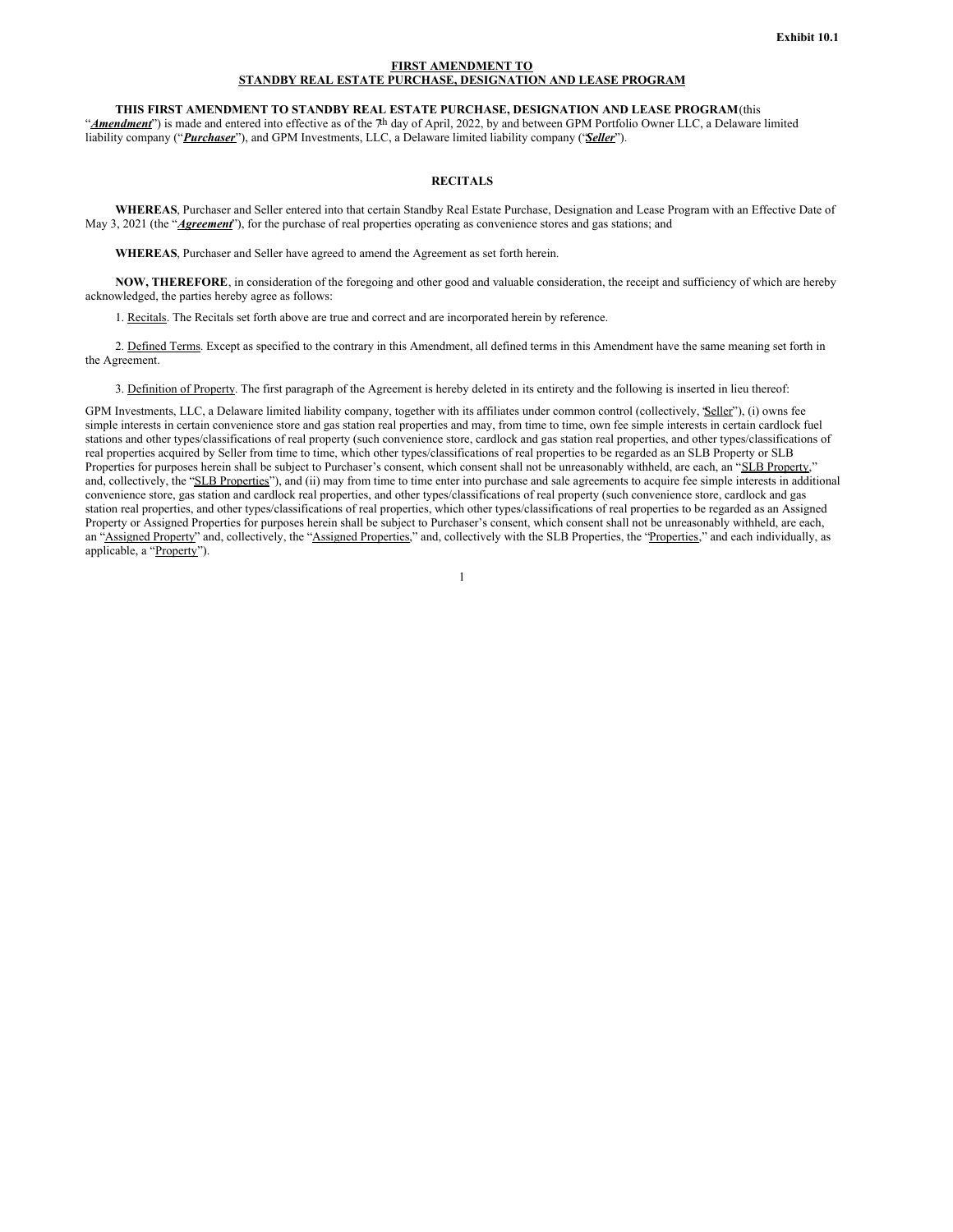4. Term; Exclusivity. Paragraph A of the Agreement is hereby deleted in its entirety and the following is inserted in lieu thereof:

A. Term; Exclusivity. During the period commencing on the date first set forth above (the *Effective Date*") and terminating on the date that is two (2) years after the Effective Date (the "Exclusivity Period"), other than with respect to the existing transactions specifically set forth on**Schedule 2**, Seller shall not sell or designate any Property pursuant to a sale-leaseback (or similar leasing) transaction, without first offering such Property to Seller in accordance with the terms and conditions of this Agreement. Notwithstanding the foregoing, the Exclusivity Period shall terminate prior to the date that is two (2) years after the Effective Date if, and at such time as, Purchase Agreements (as defined below) for SLB Properties and Designation Agreements (as defined below) for Assigned Properties that have been executed during the second year of the Exclusivity Period, have, in the aggregate, purchase prices equal to or greater than One Billion One Hundred Fifty Million and No/100 Dollars (\$1,150,000,000.00).

5. Confidentiality and Non-Disclosure. Paragraph F(4) of the Agreement is hereby amended by replacing the text therein "approximately \$1 billion of cumulative Property transactions hereunder" with "over \$1 billion of cumulative Property transactions hereunder."

6. Amendment to Designation Agreement. The form Designation Agreement attached as**Exhibit C** to the Agreement is hereby amended by deleting Section 3 thereof in its entirety and the following is inserted in lieu thereof:

3. **Inspection Period**. OSREC's "**Due Diligence Period**" shall be the period commencing on the Effective Date and extending until 5:00 pm (Central Time) on [to be 60 days after the Effective Date]. At least ten (10) days prior to the expiration of the Due Diligence Period, Seller shall deliver to Buyer (i) a title commitment with respect to each Property, dated within sixty (60) days of the Effective Date from the Title Company, (each, a "**Title Report**" and, collectively, the "**Title Reports**"); (ii) an ALTA survey of each Property, dated within sixty (60) days of the Effective Date, pursuant to a quote approved by OSREC in OSREC's reasonable discretion (each, a "**Survey**" and, collectively, the "**Surveys**"); (iii) a zoning report of each Property, dated within sixty (60) days of the Effective Date, pursuant to a quote approved by OSREC in OSREC's reasonable discretion (each, a "Zoning Report" and, collectively, the "**Zoning Reports**"); and (iv) documentation of pollution insurance or other financial assurances for all USTs per RCRA or equivalent state regulations. Prior to the expiration of the Due Diligence Period, OSREC may obtain a phase I environmental site assessment with respect to each Property (each, an "**Environmental Report**" and, collectively, the "**Environmental Reports**"). OSREC shall have the right, by notice given to Seller prior to expiration of the Due Diligence Period ("**OSREC's Termination Notice**") to terminate this Agreement with respect to any Property (i) for which any matter or matters identified in the Title Report, Survey and/or Zoning Report for such Property would adversely affect in any significant respect the value or operation of such Property; (ii) for which the Environmental Report identifies (a) existing material violations of any Environmental Law, (b) any material data gaps that are deemed to be significant or

 $\overline{2}$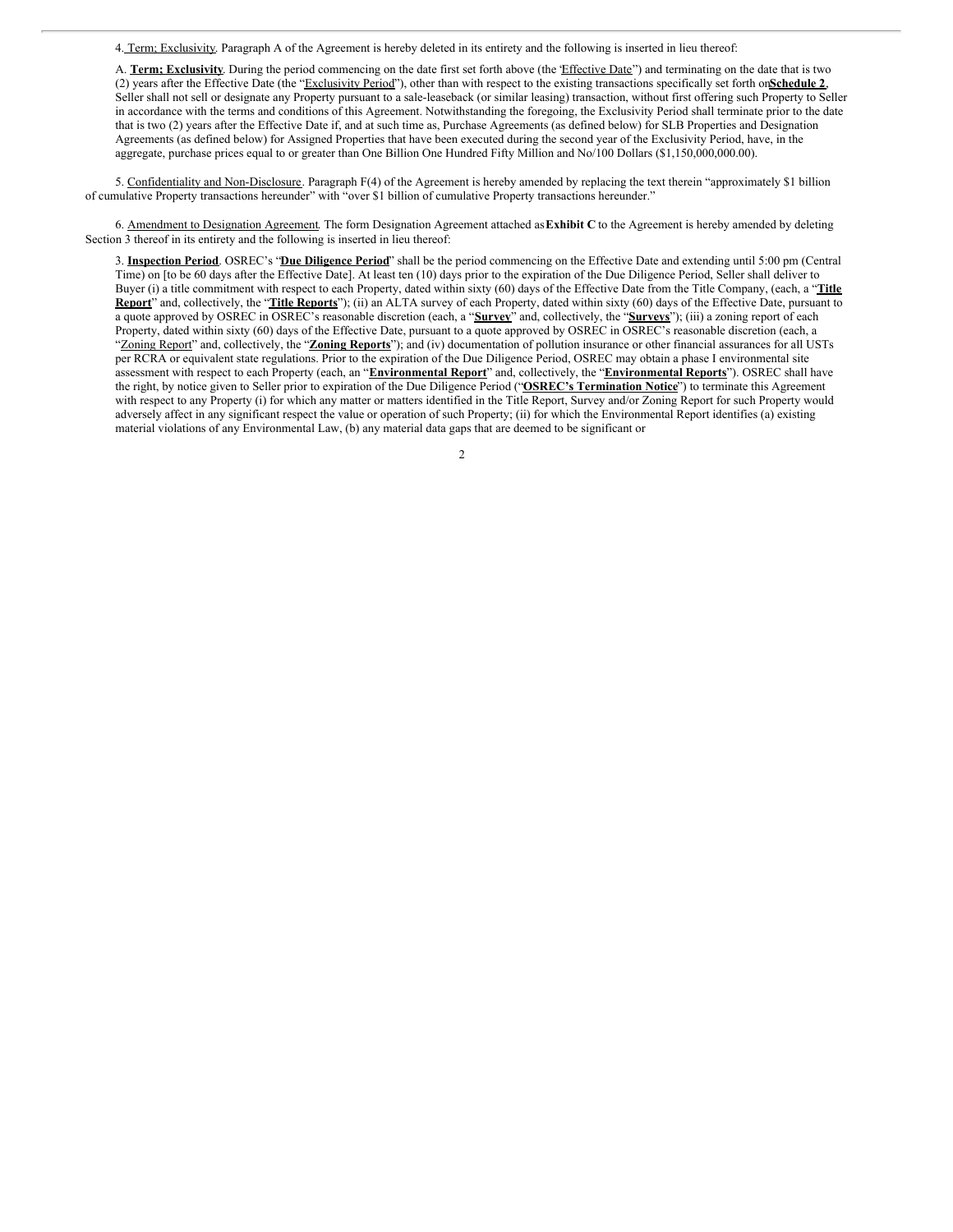<span id="page-5-0"></span>significant additional investigation deemed to be warranted in the opinion of the licensed environmental professional, or (c) material site contamination conditions that require corrective action for which Tenant and/or OSREC may become liable under applicable Environmental Law (each, an "**Environmental Defect**"); provided, however, that (i) OSREC shall not have the right to terminate a Property with respect to the conditions set forth in clauses (b) and (c) if, prior to the expiration of the Due Diligence Period, Tenant agrees to resolve, or cause to be resolved, all such Environmental Defects after Closing in a manner and timeframe reasonably acceptable to OSREC, pursuant to a side letter agreement, the form and substance of which shall be reasonably agreed upon and acceptable to OSREC and Tenant prior to the expiration of the Due Diligence Period, and the execution of which shall be a condition to Closing pursuant to Section 4 hereof, and (ii) if OSREC delivers an OSREC's Termination Notice to terminate a Property with respect to the conditions set forth in clauses (a) through (c) (an "**Environmental Property**") (which OSREC may only do with respect to a Property for which a resolution cannot be obtained pursuant to the immediately prior subjection (i)), Tenant may, within ten (10) days' of its receipt of such OSREC's Termination Notice, designate to OSREC a Replacement Property (as defined in, and pursuant to the terms of, the Substitution Rights Letter (as hereinafter defined)) for such Environmental Property, which Replacement Property must satisfy all of the Substitution Conditions (as defined in the Substitution Rights Letter), in which case, OSREC shall either purchase the Environmental Property pursuant to the terms of this Agreement or, to the extent practicable, shall purchase the applicable Replacement Property prior to Closing, and the applicable Replacement Property Closing (as defined in the Substitution Rights Letter) would be required to occur within ninety (90) days following the Closing (with such ninety (90) day period being subject to a thirty (30) day extension in the event of any delay in obtaining the Title Commitment, Survey, Environmental Report or Zoning Report for such Replacement Property), provided, further, that (x) in the event such Replacement Property designated by Tenant fails to satisfy all of the Substitution Conditions, Tenant shall have an additional ten (10) day period following notice from OSREC of such failure in which to designate to OSREC another Replacement Property which must satisfy all of the Substitution Conditions, and (y) in the event Tenant fails to designate a Replacement Property to OSREC meeting the Substitution Conditions within the aforesaid time periods, OSREC will have the right to require Tenant to purchase the Environmental Property from OSREC for the applicable Allocated Purchase Price, and in connection with the sale of such Environmental Property by OSREC to Tenant, Tenant shall pay or reimburse (as applicable) OSREC's actual out-of-pocket costs and expenses (including without limitations transfer taxes and all other taxes and reasonable legal fees and expenses), solely as and to the extent provided under Section C(1) of the Substitution Rights Letter with respect to what Tenant would be responsible for in connection with a Replacement Property Closing (as defined in the Substitution Rights Letter) under the Substitution Rights Letter; or (iii) if there are violations of any health codes, building codes or the Americans with Disabilities Act, or life-safety violations (each, a "**PCR Defect**"), as identified in a current customary property condition report (the "**PCR**"), provided, however, that OSREC shall not have the right to terminate a Property pursuant to this clause (iii) if, prior to the expiration of the Due Diligence Period, Tenant agrees to resolve, or cause to be resolved, all PCR

3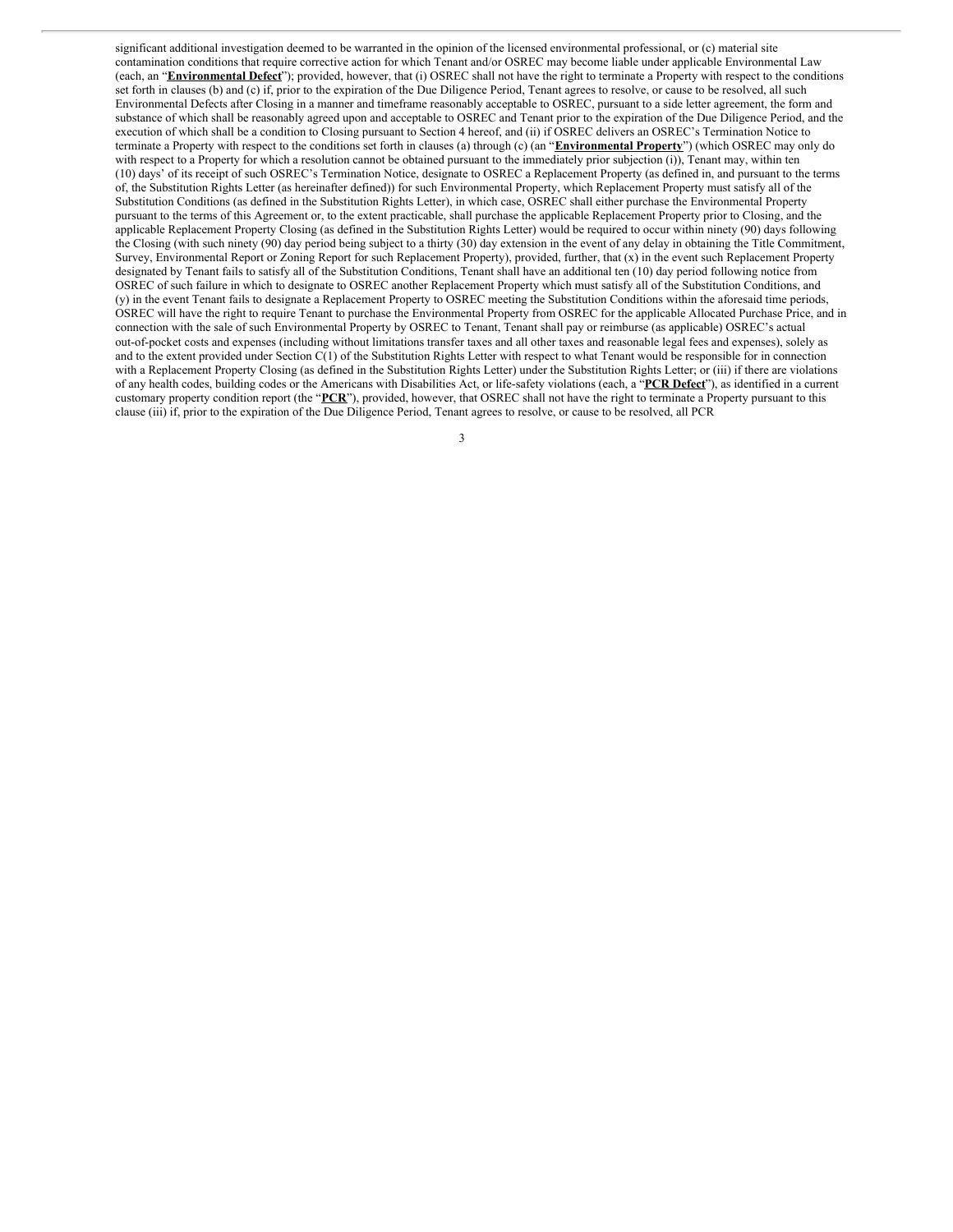Defects after Closing in a manner and timeframe reasonably acceptable to OSREC, pursuant to a side letter agreement, the form and substance of which shall be reasonably agreed upon and acceptable to OSREC and Tenant prior to the expiration of the Due Diligence Period, and the execution of which shall be a condition to Closing pursuant to Section 4 hereof. Notwithstanding the foregoing, OSREC hereby acknowledges and confirms that it has, as of the date hereof, (i) reviewed the Title Reports, Surveys, and Zoning Reports for the Properties, and accordingly OSREC will not provide an OSREC Termination Notice for any of the Properties based on the Title Reports, Surveys, and Zoning Reports, provided, however, that, [add carveouts], and (ii) reviewed the Environmental Reports, and based on that review is satisfied with the foregoing with the exception of the Properties listed on Schedule C attached hereto, which Properties remain subject to ongoing diligence by OSREC including the anticipated diligence next steps as noted on the attached Schedule C (collectively, the "**Environmental Review Properties**"), and accordingly OSREC will not provide an OSREC Termination Notice for any of the Properties based on the Environmental Reports except with respect to the Environmental Review Properties. Upon delivery of OSREC's Termination Notice, this Agreement shall be deemed terminated solely with respect to the Property or Properties identified in OSREC's Termination Notice, the Purchase Price shall be reduced by the applicable Allocated Purchase Price attributable to such Property or Properties, and thereafter the parties shall have no further rights or obligations under this Agreement with respect to the applicable Property or Properties except for those that expressly survive termination. Notwithstanding anything to the contrary in the foregoing, in no event shall OSREC have the right to terminate this Agreement under this Section 3 with respect to less than all of the Properties unless Tenant has the right under the Contract to terminate the Contract solely as to such Properties, provided, however, that if Tenant does not have the right under the Contract to terminate the Contract solely as to such Properties identified in OSREC's Termination Notice, OSREC shall have the right during the Due Diligence Period to terminate this Agreement in its entirety.

7. Conflict. If there is a conflict between the terms of the Agreement and this Amendment, the terms of this Amendment shall control.

8. Ratification. Except as herein expressly amended, each and every other term of the Agreement shall remain unchanged and in full force and effect without modification, and Purchaser and Seller hereby ratify and affirm the same.

9. Counterparts. This Amendment may be executed in several counterparts, all of which are identical and all of which counterparts together shall constitute one and the same document. This Amendment may be executed by facsimile or other electronic signature.

[*The remainder of this page is intentionally left blank.*]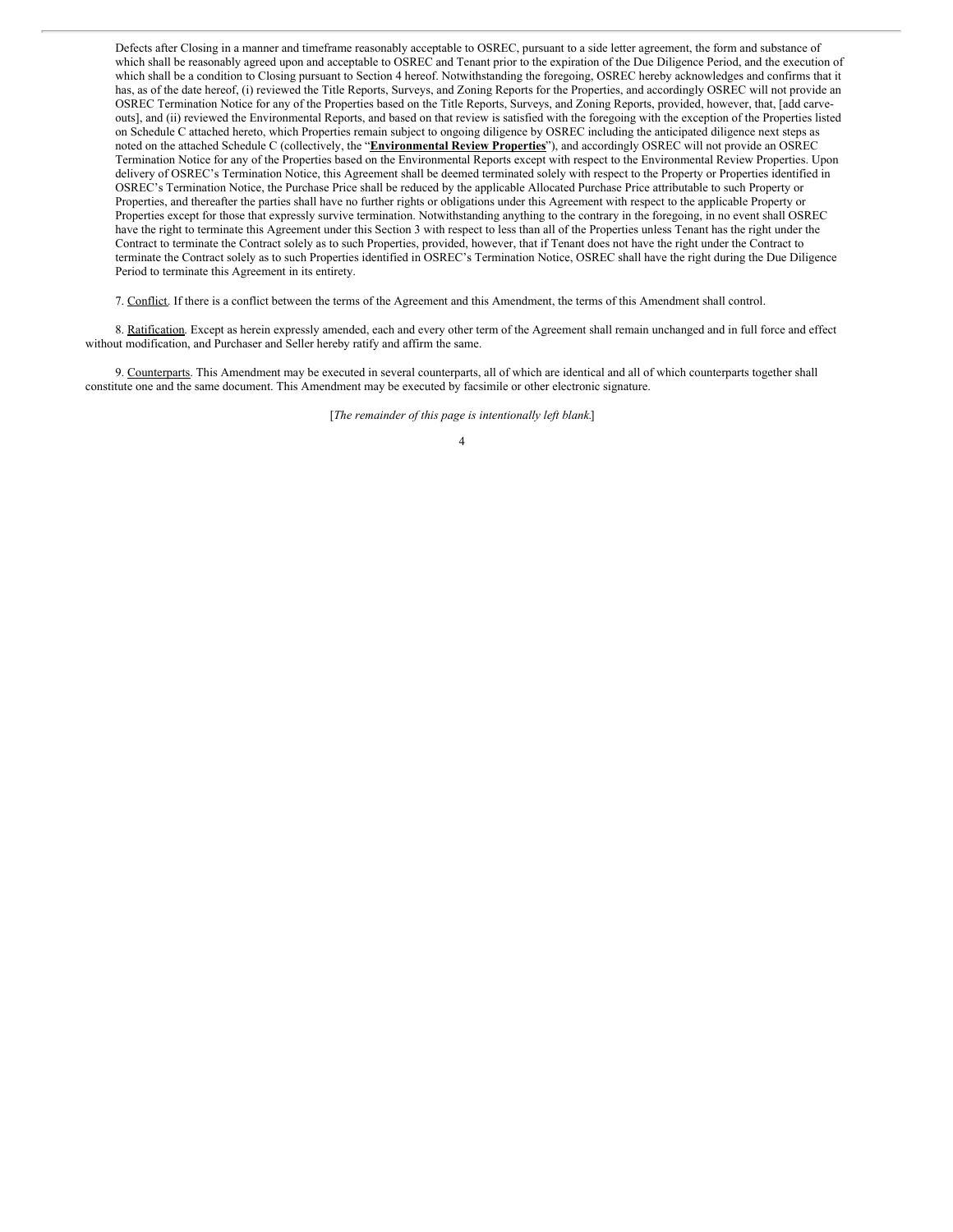**PURCHASER:** GPM Portfolio Owner LLC,

a Delaware limited liability company

By: /s/ Michael Reiter

Name: Michael Reiter Title: Authorized Representative

#### **ACKNOWLEDGED AND AGREED:**

OAK STREET REAL ESTATE CAPITAL NET LEASE PROPERTY FUND, LP

By: Oak Street Real Estate Capital Net Lease Property Fund GP, LLC, its general partner

By: /s/ Michael Reiter

Name: Michael Reiter Title: Authorized Representative

Signature Page to First Amendment to Standby Real Estate Purchase, Designation and Lease Program